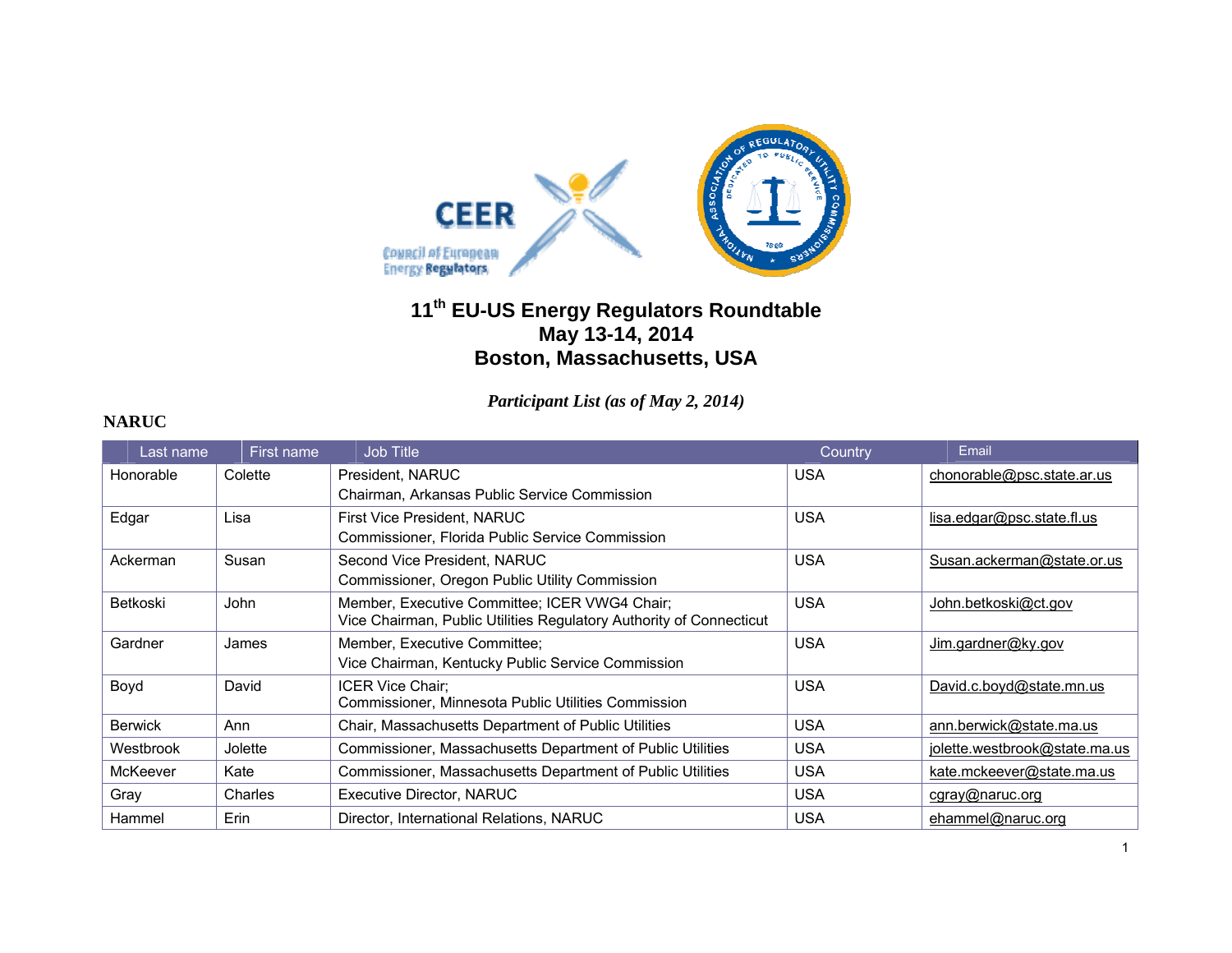## **Federal Energy Regulatory Commission (FERC)**

| ast n<br>name     |  | name<br>चाझ⊾ | <b>Job Title</b>                                                  | <b>MOUNTY</b> | Email                         |
|-------------------|--|--------------|-------------------------------------------------------------------|---------------|-------------------------------|
| Philip<br>Moeller |  |              | Commission<br>Federal Energy Regulatory C<br><i>C</i> ommissioner | USA           | .moeller@terc.aov.د<br>philip |

#### **CEER**

| Last name | First name     | Job Title                                                                                                                                            | Country            | Email                        |
|-----------|----------------|------------------------------------------------------------------------------------------------------------------------------------------------------|--------------------|------------------------------|
| Mogg      | John           | President, CEER; Chairman ACER Board of Regulators; European<br>Advisor to Ofgem                                                                     | UK                 | John.mogg@ofgem.gov.uk       |
| Groebel   | Annegret       | CEER Vice President; Director, Federal Network Agency for<br>Electricity, Gas, Telecommunications, Posts and Railway<br>(Bundesnetzagentur - BNetzA) | Germany            | annegret.groebel@bnetza.de   |
| Jureković | Tomislav       | CEER Vice President; President, Croatian energy regulatory<br>agency (HERA)                                                                          | Croatia            | tjurekovic@hera.hr           |
| Termini   | Valeria        | CEER Vice President; Commissioner, Autorita per l'energia elettrica<br>il gas ed il sistema idrico (AEEGSI)                                          | Italy              | vtermini@autorita.energia.it |
| Vegter    | Anita          | Commissioner, Authority for Consumers and Markets (ACM)                                                                                              | Netherlands        | anita.vegter@acm.nl          |
| Spencer   | Robert         | Manager, Consumer Rights Department, Authority for Consumers<br>and Markets (ACM)                                                                    | <b>Netherlands</b> | Robert.spencer@acm.nl        |
| Halldearn | David          | Advisor to the President, CEER                                                                                                                       | UK                 | David.halldearn@ofgem.gov.uk |
| McCoy     | <b>Natalie</b> | Secretary General, CEER                                                                                                                              | Belgium            | Natalie.mccoy@ceer.eu        |

### **ACER**

| Last name   | First name | Job Title                                                                         | Country  | Email                              |
|-------------|------------|-----------------------------------------------------------------------------------|----------|------------------------------------|
| Pototschnig | Alberto    | Director, Agency for the Cooperation of Energy Regulators (ACER)                  | Slovenia | Alberto.pototschnig@acer.europa.eu |
| Geitona     | Fav        | NRA Coordinator, Agency for the Cooperation of Energy Regulators<br>(ACER)        | Belgium  | Fay.geitona@acer.europa.eu         |
| Hesseling   | Dennis     | Head of Gas Department, Agency for the Cooperation of Energy<br>Regulators (ACER) | Slovenia | Dennis.hesseling@acer.europa.eu    |